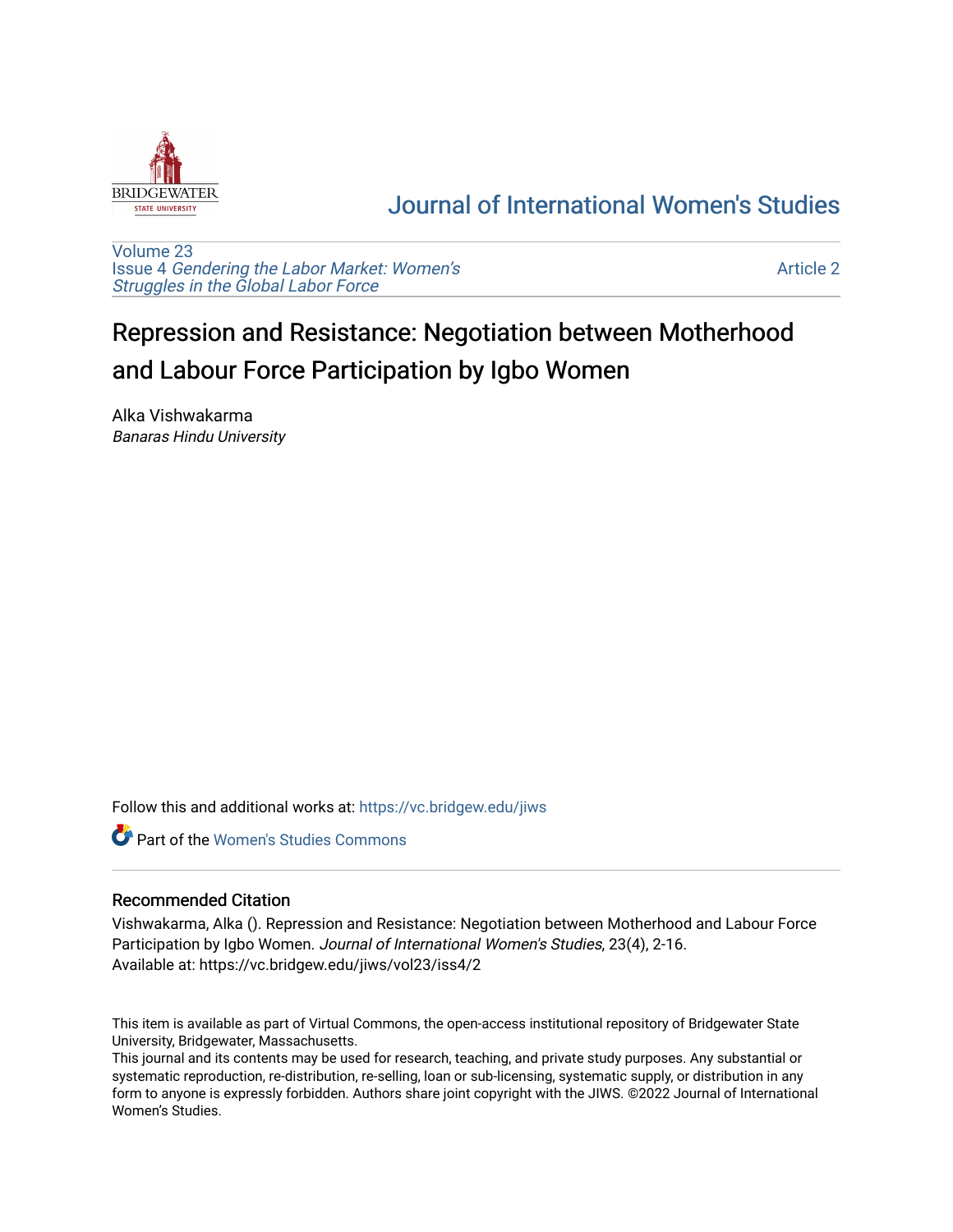# **Repression and Resistance: Negotiation between Motherhood and Labour Force Participation by Igbo Women**

Alka Vishwakarma *Banaras Hindu University*

## **Recommended Citation**

Vishwakarma, Alka (2021). Repression and Resistance: Negotiation between Motherhood and Labour Force by Igbo Women in the Nigerian Igbo Society through Emecheta's Select Narratives. *Journal of International Women's Studies*, xx(xx), xxx. Available at: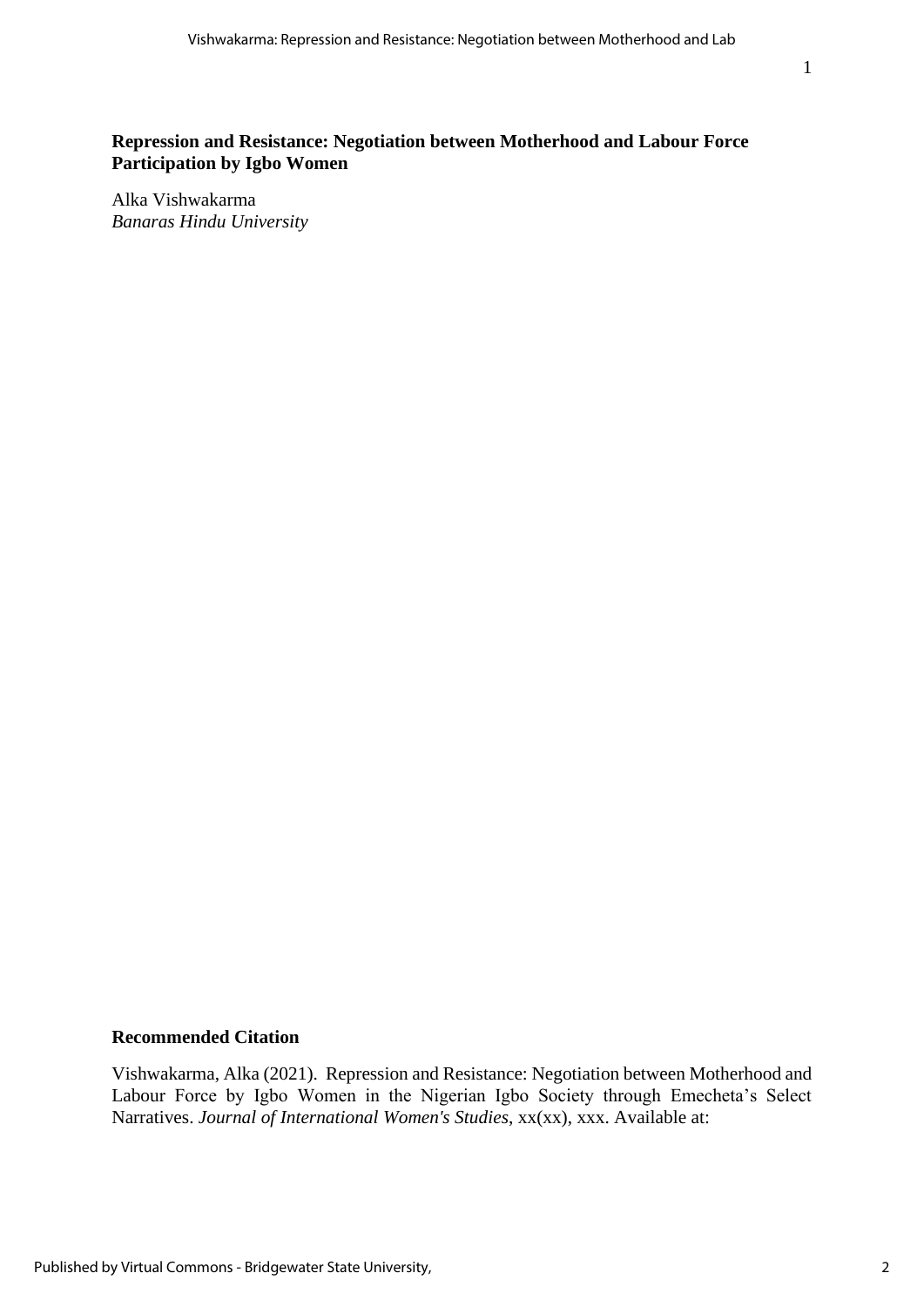# **Repression and Resistance: Negotiation between Motherhood and Labour Force Participation by Igbo Women**

Vishwakarma, Alka<sup>1</sup>

#### **Abstract**

Focusing on the maternal and trading roles as conflicting and complementing, this article explores the female labour force of Igbo women in rural and urban Nigeria. The majority of Igbo women contribute to local trade by carrying on various types of activities, studies have shown that approximate 45.5 % (World Bank 2019) of the Nigerian labour force is women; they either participate in farm activities or carry petty business. 73.15% of women are engaged in farm activities while 26.85 % are in the non-farm activities. Labour force participation in trade activities is challenging; women are marginalized and limited in their opportunity. In spite of difficulties, women continue to persist. This discussion provides insight into the basis of resistance and challenges and offers an opportunity to evaluate the use of economic tradebased activities as an opportunity to challenge existing patriarchal boundaries and promote gender equity.

*Keywords:* Trade, labour market, resistance, gender.

#### **Introduction**

Depending on their agricultural activities, the majority of Igbo people are agrarian and their economy is dependent on their crops. Due to their dependency on agricultural activities, men and women both contribute to various activities of farming. However, these circumstances not impart equal status to Igbo women with their men because gender affected their farming activities too; "both men and women took part in clearing the bush or forest for farming, but the activity was predominantly carried out by men" (Chuku 50). Gender constructs the basis of Igbo social structure and determines men as the heads of their family; patriarchy and matriarchy both are prevalent in their family, however, the former rules from the beginning because matriarchy functions only when a woman is mother of her husband's male children<sup>2</sup>. The Igbo society is "a stateless society"<sup>3</sup> that does not have any democracy or government to establish rule. However, the Igbo describe themselves as "kingless people from their saying, *Igbo enwe eze* (Igbo has no king), they paradoxically demonstrate true democracy and organization, not represented by any exclusive authority but transcending geographical borders" (Chukwu 17); therefore, they rule (often individual man or the head of their family) through exercise of their "customs, taboos, conscience, and honour" (18).<sup>4</sup> Igbo people decide origin of their descent on the patrilineal basis<sup>5</sup> and their relationships are constructed through blood-relations determined through their father's lineage; the Igbo *umunna*<sup>6</sup> or agnate system does not owe any place for

<sup>1</sup> Doctorate student in the department of English at Banaras Hindu University, Varanasi, India. Her research areas include comparative literature, cultural anthropology, translation studies, performance studies, and gender studies. Email: [monu8389@gmail.com](mailto:monu8389@gmail.com) ORCID: <https://orcid.org/0000-0001-5894-0319>

<sup>2</sup> Nigerian Igbo society is traditional; Igbo people are defined by their socio-cultural customs and practices and they are often male-dominated. According to a report by Izugbara, "the social production of masculinity and femininity is often begun at home through socialization practices" (2004, 7).

<sup>3</sup> Eze *et al*.

<sup>4</sup> Hannah Chukwu, "The Kingless People: The Speech-Act as Shield and Sword", 2016.

<sup>&</sup>lt;sup>5</sup> The Igbo first belongs to father's house, 'consisting of a man, his wife or wives and their children', then to the "*umunna*" (lineage) or composed of related houses, and then to "*obodo*", group of lineages as compact village (Ohadike xxiii). Their lineage concerns origin of person through their father's blood relation.

<sup>6</sup> The *umunna* patrilinial organization of village held on three levels – family, centred on the *Obi* of the *paterfamilias*, in his absence eldest son, *okpala*; the *Ebo*, village lineage group, with the *okpala* as leader; and the 'town', i.e. aggregate of all the *Ebo* or village lineage (Nwoye 305-6). Local patrilineal or *umuana* kinship is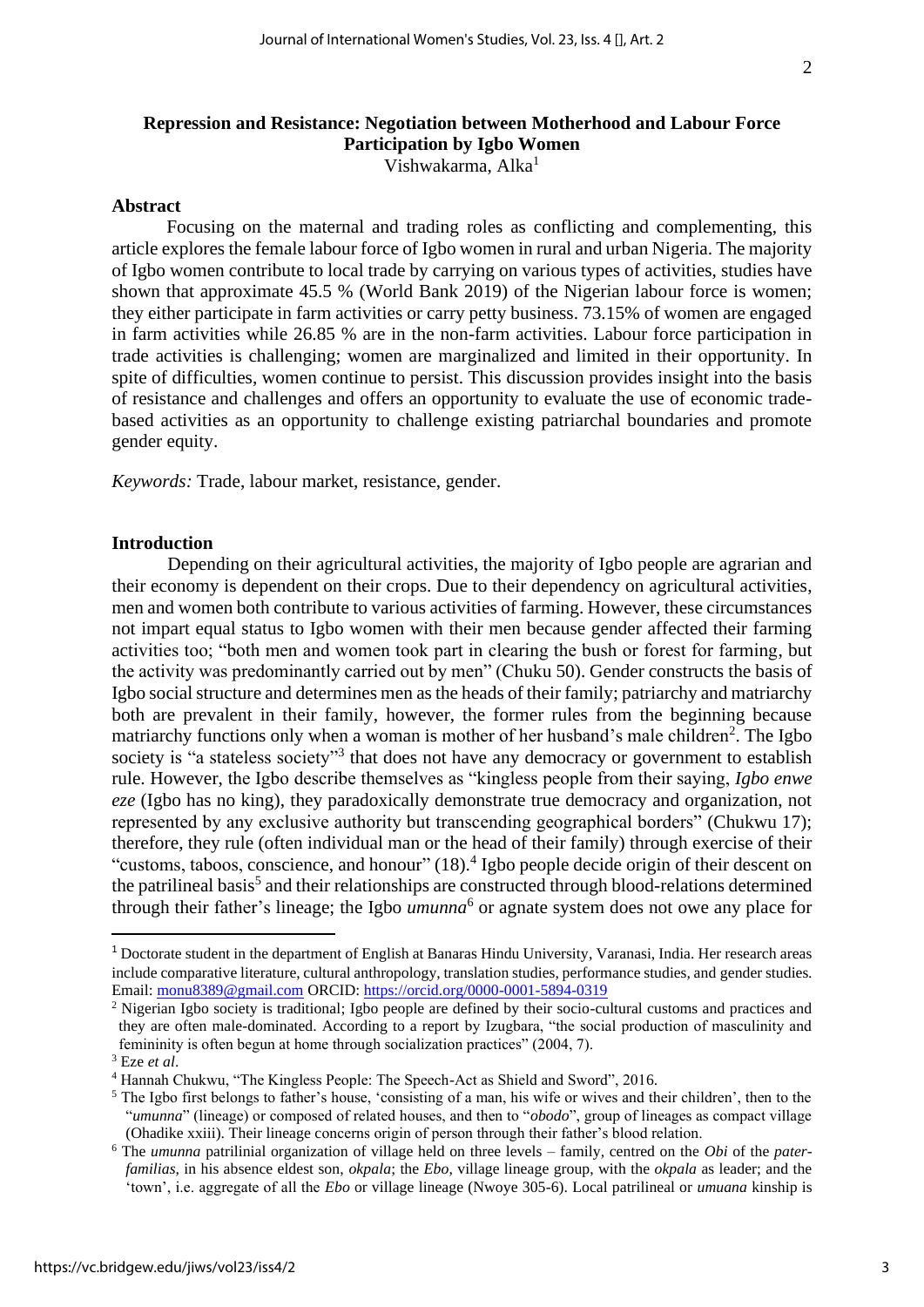women that might demonstrate their position as originating factor, therefore, a woman's place is determined only on the basis of relation to their father, brother, husband, or son. However, the female labour force has improvised their subordination by aggrandizing their economic condition; local trade has helped them to have their say in their society and exercise their power over a specific section of agricultural activities.

Overall, the discussion addresses four aspects of Igbo society – gender-relations in Igbo local trade, womanhood and motherhood constraining to practice female labour force, and literary interpretation of narratives. With respect to local trade and marketing, this paper assesses the position of Igbo women in Nigerian society. Further the discussion also highlights the potential constraint of motherhood stands to idependence. Finally, included is he impact of contemporary writing, specifically the strong women characters portrayed in select narratives by Nigerian novelist Buchi Emecheta; the discussion shows how they combat their situation in patriarchal structure by locating their roles in labour market in "rural" and "urban"<sup>7</sup> areas of Nigeria.

#### *Local Trade and Market – Contesting Sites for 'Liberty'*

The labour force is one of the prominent resources of the Nigerian economy along with agriculture; agricultural labour has been supported by such works as "blacksmithing, leatherworking, construction, textile manufacturing, beer brewing, building, boat making and so forth<sup>38</sup> (Falola and Heaton 3-4). Igbo men and women both contribute to their economy through their various roles in different works of trade and marketing; researchers and anthropologists have enunciated their contribution in the Igbo economy through agricultural labour force primarily. Gender discrimination is instrumental to influence their roles in the Igbo society; however, labour division is often allotted based on the work needed on the land – "in general men clean and prepare the land, plant their own yams, cut stakes and train the yam vines, build [the] yam barns and tie the harvest. Women plant their own varieties of yam, weed and carry in yams from the farms" (Forde and Jones 13). Basden's work is on the Igbo people residing in Onitsha; his research reflects upon different aspects of Igbo life. Commenting on the Igbo trade, he writes that "the whole of the native trade is in the hands of the women and by them largely the markets are controlled. In former times, women had direct transactions with trading factories, and hosts of them still pursue this course. . ." (Basden 194). His research also justifies that market is often handled by group of women or women's council members: "The markets are controlled by the influential old women and they frame and administer the rules and regulations and settle all questions as they arise. Each market is presided over by "queen" (Amwu), assisted by women's council, of which she is the head" (195).

Women's association and women's council are prominent organizations that help women construct rules and regulation for their local trade and market; they predominantly monopolize marketplace that strengthen their social status in their family and Igbo village. The Omu society – *out omu* – is one of these prominent women's associations whose head is called Omu; its members "acted as a pressure group in political matters and imposed fines on men and women who disturbed the peace of the marketplace" (Ohadike 28 [xxviii]). Their power over local trade and marketplace is derived from a huge number of women working in the field – especially agricultural activities and little local trade drawn from such crops as yam, palm, and cassava. 9 Igbo men "cut palm fruit, tap and sell palm wine and also palm wine which the

the basic social unit while minor lineages (*oha*) are sub-divisions of major lineages (Forde 15). Matrilineal and patrilineal kinships are prevalent, usually the latter dominated; descent is patrilineal, sons settle in their fathers' farms and women join their husbands' family after marriage (Berselaar 45).

<sup>&</sup>lt;sup>7</sup> The town, Ibuza and the city, Lagos present rural and urban areas of Nigeria respectively.

<sup>8</sup> *A History of Nigeria*, 2008.

<sup>9</sup> Yam is their staple food and its cultivation is necessary to each men of the Ibo country (Basden 138).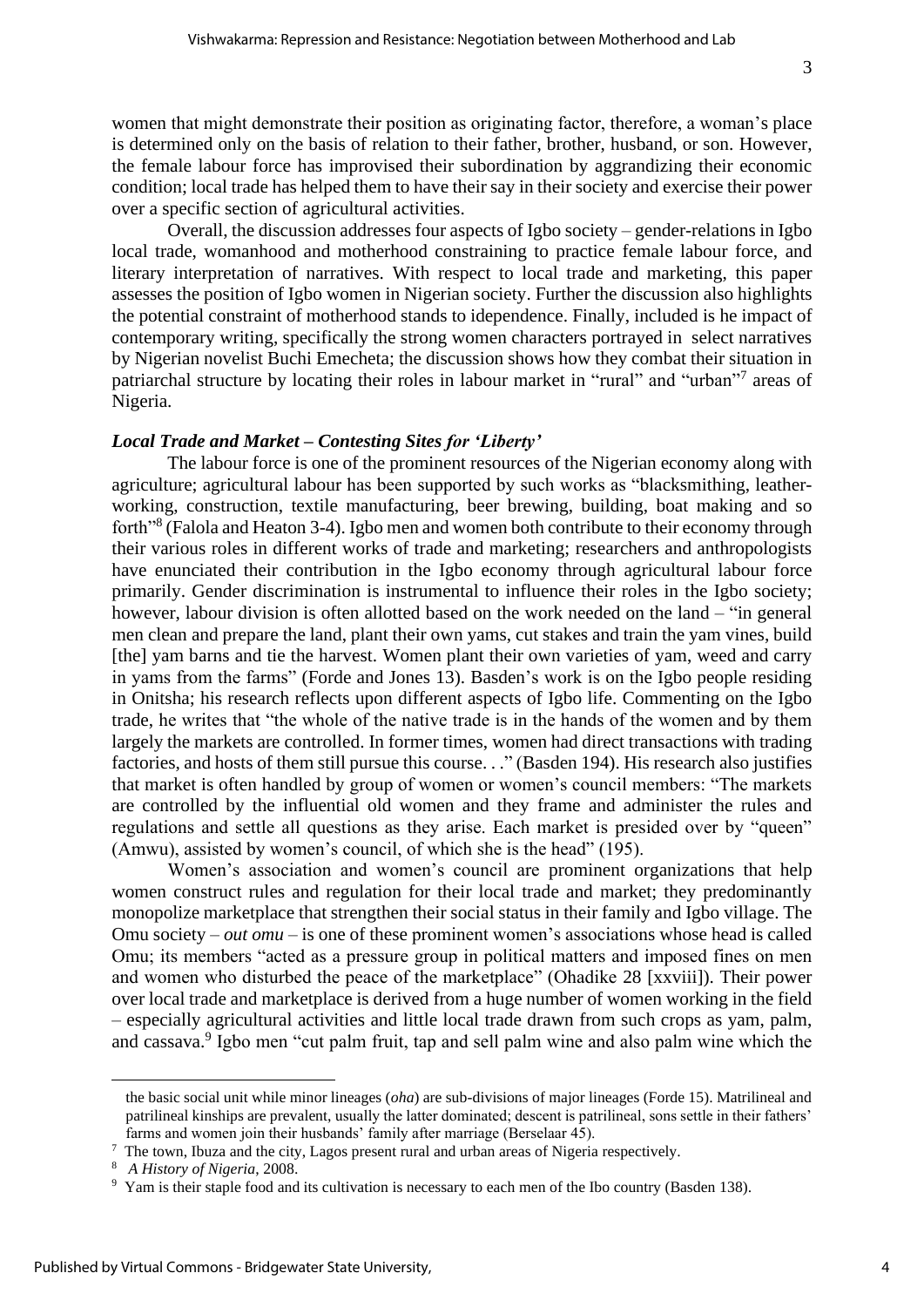women prepare.... women reserve and sell kernels"<sup>10</sup> (Forde and Jones 14). Basden also refers to gender role that allocate specific work for men and women; therefore, it is "the men's business to cut the nuts and the women's duty to extract the oil" (Basden 160). It is evident from the allotment of work that men are given duty of initiating the work while women are meant to prepare it as reproduction; thus, men begin seedling process while women give the real product using seeds and fruits of the palm tree. Extending their role in agricultural activity or farming, it is also confirmed that "men engaged in tilling the ground, planting, and stemming yam (an Igbo king crop), and climbing trees, women were preoccupied with a wide range of tasks including weeding and planting vegetables and crops such as three-leaved yams (ona), cocoyam (Colocassia), pumpkins, beans, maize, okra, melons, and peppers" (Chuku 50). However, though agricultural work is gendered in the Igbo farming, it does enable their women to exercise their power over economy through which they could demand their rights. They negotiate prevalent taboos and customs to stand independently and to sustain their place in the social hierarchy of marketplace.

Igbo trade is, thus, immensely supported by their women because the majority of them contribute to this field from one or the other way. According to a survey,  $45.5\%$ <sup>11</sup> (World Bank 2019) of labour force in Nigeria is women; women's contribution to agricultural activities is estimated approximately  $60-80\%$ <sup>12</sup> (Enfield 2) of the whole labour force. The progress of farming and trading in Nigerian is supposed to be the result of poverty in Nigeria; research has been conducted on "contemporary poverty" in Nigeria sponsored by "the International Labour Office and the World Bank"<sup>13</sup> (Iliffe 1). Census 2006 has reckoned the Nigerian population over 140 million<sup>14</sup>; however, the "Igbo concealed their poverty" (88). It can be said that poverty is one of the reasons to have the hands of women and children in marketing and agricultural labour so that their economic condition could be improved. Their power over marketplace enables them to stand with their men who are called the bread-winner of their family; however, gender discriminations persist in their working areas. The growth of women traders in the local area has enhanced their contribution in the field – "The power women exercised over the organization of local trade derived from the fact that most local traders were women. They alone could best serve the needs of those who converged in the marketplace for commercial and other purposes. . . . ;" nevertheless, "Igbo women's associations upheld gender balance and equality. Their political and social activities were very useful, though men occasionally felt they were contentious" (Ohadike 30 [xxx]). Women's role in local trade, therefore, helps them to combat gender-based subordination in market; their contribution to family-economy enhances their worth in their family but it could not protect them from victimization to male chauvinism and patriarchy that function to frame traditional Igbo society. The labour force was not an invention of colonialism because the colonizers utilized the African labour more than their native could do but their labour force was indigenous and was always available.

Household heads often tried to ensure that young men would leave and also return, bringing back fruits of their labour. Young men, at times women, often used wage labour to obtain a measure of independence from patriarchal authority or to set up their own households or invest in new, more marketable, crops. (Cooper 28)

<sup>&</sup>lt;sup>10</sup> Nuts are "(commonly termed kernels) are dried and sold separately, a few only retained by the women" (Basden 161).

<sup>&</sup>lt;sup>11</sup> Data is quoted by Enfield whose work is on gender-relations and role of women in the Nigerian trade and marketing.

<sup>&</sup>lt;sup>12</sup> Source is added in references.

<sup>13</sup> *The African Poor*: *A History*, 2003.

<sup>14</sup> Falola and Heaton, *A History of Nigeria*, 2008, 3.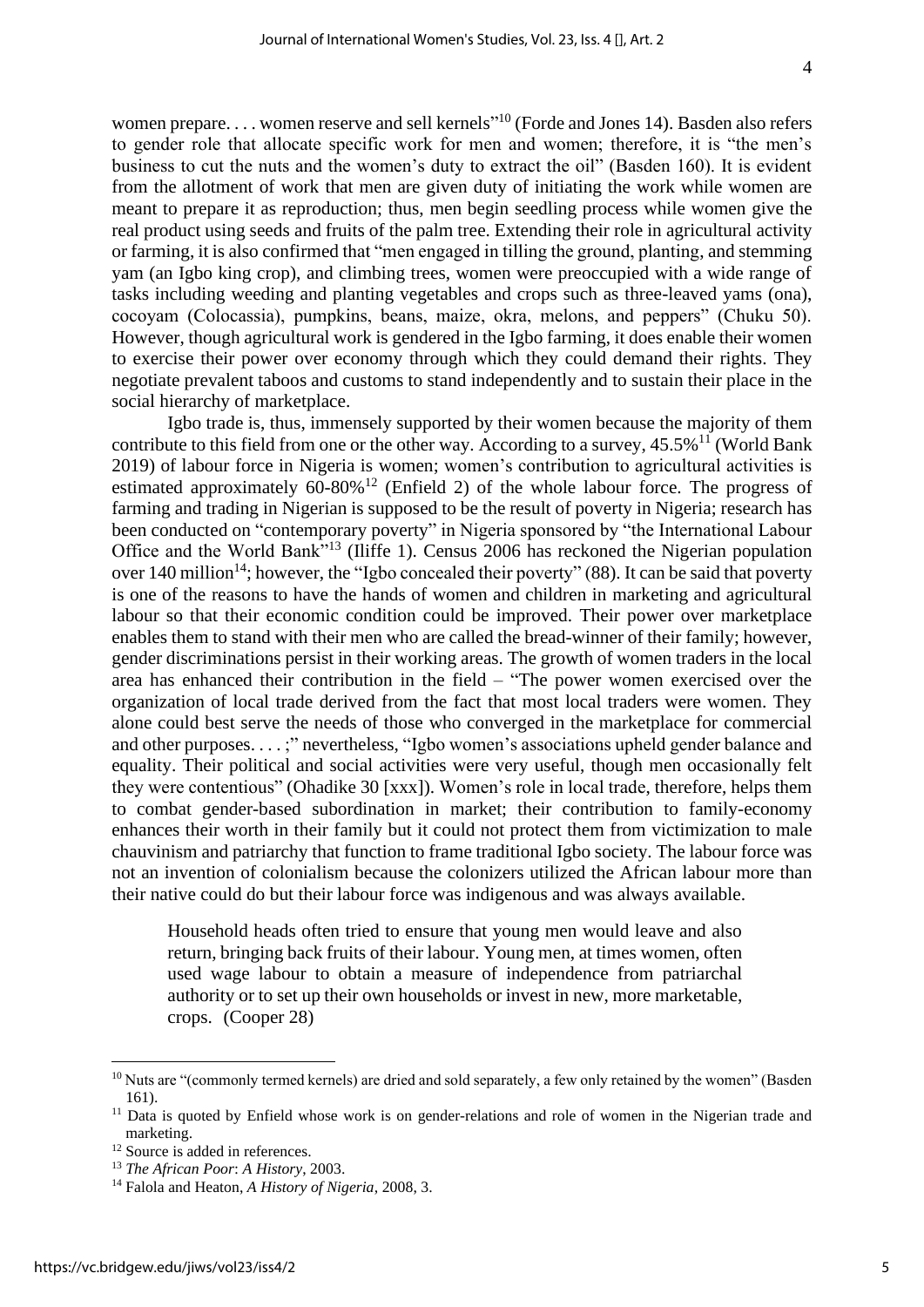Due to the practice of matriarchy and patriarchy, the household heads could be anyone – man or woman. Labour force helps Igbo women negotiate their independence not in the periphery of household or domestic world but also in the public world with an independent local trade of their own where they are the investors and benefiters. Their efforts in trading and marketing establish them an equal counterpart with their partners but their struggle for liberty still persists. The Igbo women freely utilize their right over agricultural activities and farming. In earlier time, "the woman was usually, after marriage, given land on which to farm and produce food (cassava, cocoyam, vegetables) to feed her family. The man provided no food except occasionally when he gave yams to his wife. It was the woman who fed her children and husband" (Ezeigbo 154). Studies have confirmed that Igbo women could utilize their economic liberty in marketing for independent life; "women were also traders, trading at home and sometimes extending their activities to neighbouring or distant villages. . . . women had a high economic status, especially the very industrious and intelligent ones who became wealth<sup> $15$ </sup> (154).

#### *Gender-Relations in the Igbo Local Trade*

Igbo women uphold stronger position in their family because of their ability to contribute to farming and agriculture along with their male partners – husband, son, brother, or father. Nevertheless, role of men and women in farming is gendered and this does not preclude women from gender-based discrimination and subordination. There are discrepancies among female labour in Nigeria because their chief role is still determined around household and motherhood. Gender-segregation is prominent aspect of labour force and sexual division of labour has been "universal throughout human history" (Hartmann 137); Nigerian labour has also been affected by this attribute; however, the discrepancies are "flexible in practice"<sup>16</sup> (Chuku 39) that provide men-women somewhat equal works in agricultural farming. Commenting on women's entrance into men's jobs, Meadow opines that "women's entrance into previously male-dominated domains is not simply the numbers question, but curiosity about how having two genders (and countless ethnic and racial variations) in an institution formerly all-male might alter the structures and practices"<sup>17</sup> (Menkel-Meadow 314); this is quite true regarding the Nigerian female labour force that allows their women to explore their independence in male-dominated periphery. Studies have shown that before colonialism women could enjoy some traditional Igbo privileges; however, in "precolonial period, women have made remarkable contributions to trade and commerce in Igboland of Nigeria"<sup>18</sup> (Chuku 1) and "precolonial Igbo society" never subordinated women to men "but rather complimentary to them" (Allan qtd. in Korieh  $120$ )<sup>19</sup>. The colonial period brought drastic changes not only in the Igbo social life but also in their economy and politics; "the structural arrangements introduced by the colonial administration . . . denied women access to capital credit but offered men opportunities for capital accumulation"<sup>20</sup> (123-4). Referring to S. M. Martin's study on oil palm-industry, Chuku suggests – "Traditionally, women in Igboland were denied the right to owe land. However, in the colonial period, those who began to acquire wealth through trade and commerce started investigating in landed property, . . ." (Chuku 39). Studies on role of women in trade and marketing in Igboland speculate over their status and contribution to Igbo

<sup>15</sup> Nnu Ego (*Joys*) exemplifies such industrious and wealthy woman.

<sup>&</sup>lt;sup>16</sup> "Women in the Economy of Igboland 1900-1970".

<sup>&</sup>lt;sup>17</sup> Menkel-Meadow's study reflects upon intrusion of women's interest into men's world through profession; the analysis contextualizes "feminization of the legal profession" to show gender discrepancies (see references).

<sup>18</sup> Chuku, 1999. <sup>19</sup> See references (Korieh 2001).

<sup>&</sup>lt;sup>20</sup> Korieh suggests reading of Waitinte E Wariboko's "The Status, Role and Influence of Women in the Eastern Delta States of Nigeria" to comprehend analysis of changes "that accompanied commercialization and women's participation in trade" (124).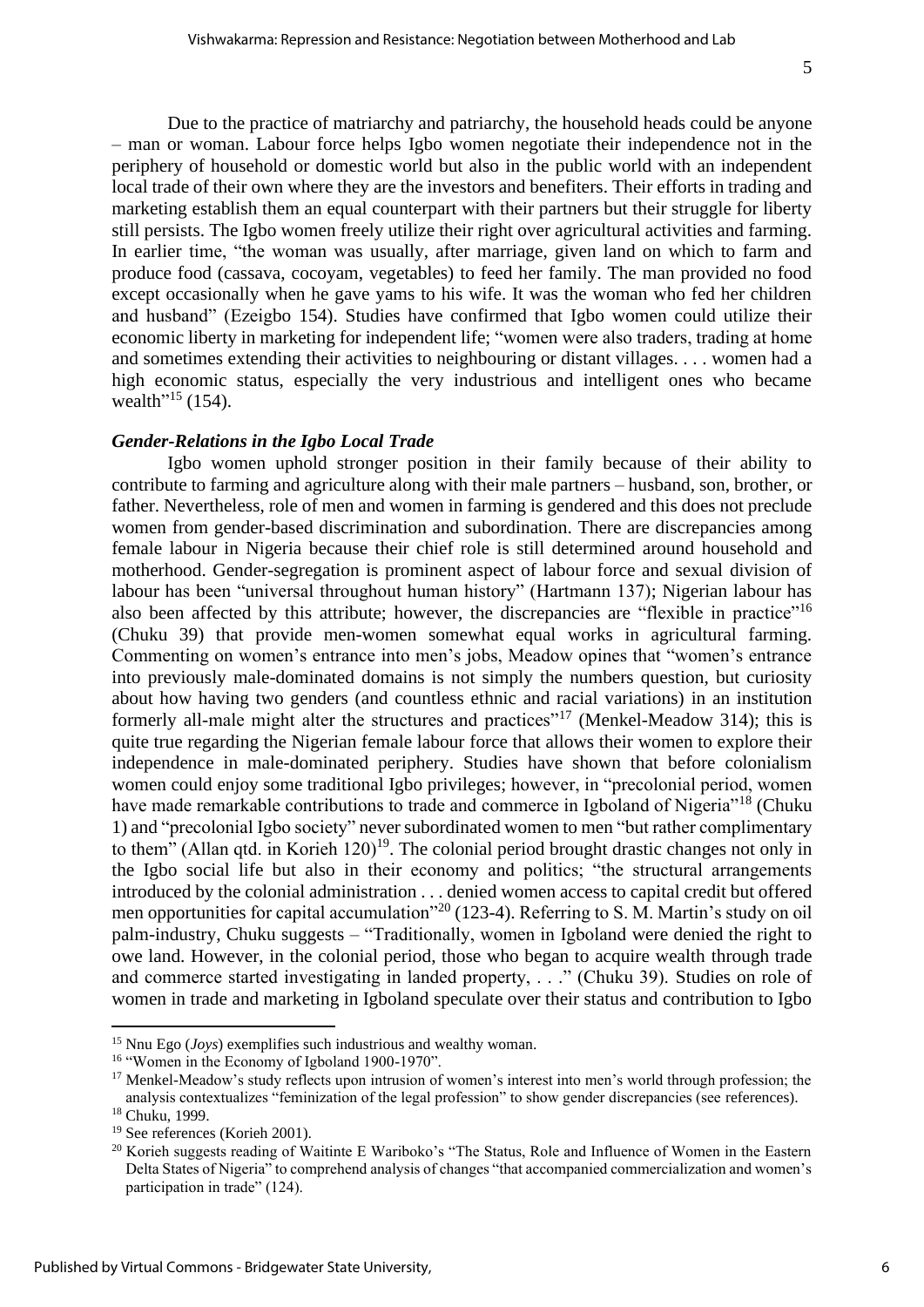labour force but there are ambivalent arguments and conclusions that reflect upon different shades of gender-relations in pre-colonial, colonial, and post-colonial periods of Nigeria. Nevertheless, those studies solemnize dominance of gender-discrepancies in the Nigerian labour market.

It is evident from the previous studies that the Igbo labour force has been gendered – especially agricultural farming and marketing – that discriminate women's work from that of men in various activities of agriculture. Focusing on Igbo trade in different periods, works of Northrup (19172), Ezeigbo (1990), Oriji (1981), Basden (1921), and Chuku (1995, 1999, 1999, 2016) present gender-relations in terms of labour-division in the Igbo society; they speculate over growth of Igbo labour in nineteenth and twentieth century simultaneously presenting gender-ambiguities in the Igbo society. Chuku refers to Leith-Ross's study presenting women's assertion in the Igbo labour force – "(Igbo) women, because of their economic importance both as mothers, farm cultivators and traders have power more than is generally thought" (Ross qtd. in Chuku 38). Women did have and continue to have independence to practice trade that not only enable them stand with their male counterparts but also to get their own independent nature. However, the Igbo society expects its women to be natural traders or efficient enough to work in farming with their partners; their expectation emphasizes only their women's visibility not voices. Like in any essentially patrilineal society, in the Igbo society too, "women are expected to be seen not heard, even when issues concerning them are being discussed $^{221}$ (Olusi12). During colonialism, gender discrimination became more active than in the precolonial period that promoted egalitarian society due to retention of various women's association – the Omu – and organization. Education is considered one of the major reasons that debar Igbo women from the access to economic field – "Women's access to western education – the gateway to modern employment – was limited by dual-gender structure that emphasized domestic science training for girls and leadership and technical instructions for boys" (Chuku 2009, 89). Nevertheless, Igbo women gradually began protesting such discrimination and at that time "women's anger was focused against the colonial government, missionaries, foreign trading companies and their Igbo agents" (89).

Igbo women had to confront similar gender-discrimination from pre-colonial to colonial and post-colonial periods; during pre-colonial the patrilineal Igbo society targeted women while colonialism brought duality of gender by allotting specific slots for girls and boys. The post-colonial period reflects upon various shades of repression of Igbo women that disallow them contributing to labour force; among these forces marriage, consequent motherhood, and lack of education are to draw our greater attention. Therefore, gender-based repression is primary generator of Igbo women's subordinated position in patrilineal Igbo family. Womanhood is linked to motherhood in Igbo patriarchy that maintains its male authority at cost of women's relegation; Igbo women, however, maintain motherhood and the Igbo proverbs illustrate their eminence in the Igbo family-structure.

*Nne nwa lo ahita o dika nke ibe ya agaghi alo*. (When a child's mother returns from the market, it looks as if another child's mother will not). (qtd. in OHA 90)

Igbo family structure is grounded through motherhood and its people prioritize male children to further their father's descent. Womanhood constraints woman's world to reproduction only – male-children specifically – because production of girl-child hardly brings them any respect. Emphasizing lack of education in the rural Igboland, the study of Olowa and Adeoti (2014) presents education as one of the prominent aspects that relegates women and does not give then proper and suitable place in the Igbo labour market. According to them,

<sup>&</sup>lt;sup>21</sup> "Enhancing Female Participation in African Agricultural Transformation", 1997.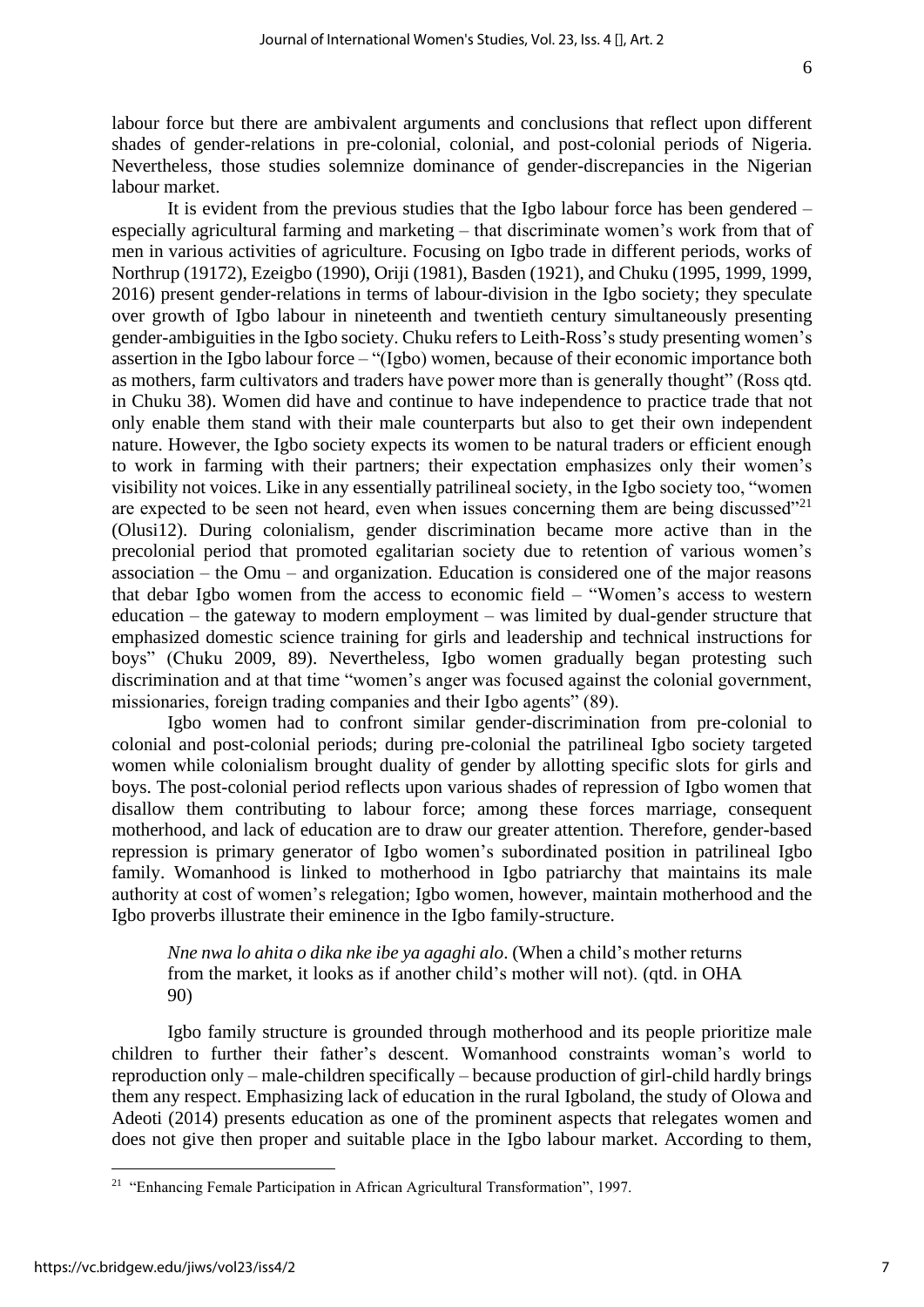"many Nigerian women largely live-in poverty, lacking access to basic education, decent nutrition, adequate health and social services which education and participating in labour activities will alleviate" (73). Womanhood and education, therefore, are considered preeminent sources that blockage their path to practice their free labour-force; Igbo women constantly are engaged to interrogate these aspects to exercise their rights on labour-force.

#### *Womanhood and Motherhood – Sites of Repression*

Black women have been relegated western feminist scholarship because of their "stereotypical images of womanhood" (Collins 69) that relegate their status as "mammy" (75), "matriarch", "welfare mother" (79), "the jezebel, whore, or "hoochie"" (81), "freak" (83), and "sapphire" (156). However, "black feminist criticism" (Smith 157) promotes black female experiences to focus on black women's issues specifically and to improvise stereotypical images of "hot mommas of Black womanhood" (Collins 83); Africana womanism (Hudson-Weems 26) is designed to promote "all women of African descent . . . grounded in African culture, and therefore, it necessarily focuses on the unique experiences, struggles, needs, and desires of African women" (26). African perspectives centralize motherhood "in religion, philosophies, and social institutions . . . emotional care for children and providing for their physical survival interwoven as interdependent, complimentary dimensions to motherhood" (Collins 287). Motherhood is directly connected to womanhood and this is what debars them to practice their independence to create their own identity.

Igbo society is patriarchal, but it also emphasizes women's role as mother which brings them respect in the existing Igbo social structure; the Igbo proverbs exemplify their roles in labor market and how motherhood is preferred in the labour world. They present prominence of motherhood and its constraining connection with women's exercise of labour force.

*Nwanyi jere Nkwo Ogbe luo ogu, jee Afo Egbu luo ogu, jee Eke Mgbidi luo ogu, o bu ndi ahia na-acho ya, ka o bu ya na-acho ndi ahia*? (A woman who goes to Nkwo Ogbe Market and fights, goes to Afo Egbu Market and fights, goes to Eke Mgbidi Market and fights, is it the market people that are looking for trouble (from her), or is she the one that is looking for trouble (from market people)? (qtd. in OHA 100)

Igbo women primarily are expected to shoulder responsibility of being mother – taking care of their children – before they take step to labour world; it is their prior duty that almost closes the door to access free labour-force. Their working duties in labour market often clashes with motherhood that becomes a constraining attribute associated to womanhood. Preference of girl-child often relegates women's position before she arrives in the living world of her people: "the importance of male children in Igboland defies gender boundaries – both husbands and wives desire male children for their culturally perceived significance" (Nwokocha 220). Women are also made to believe that motherhood<sup>22</sup> – particularly male children – bring them a higher status in the Igbo social structure and they continue to aspire for it doing everything to attain motherhood; however, the construction of motherhood remains patriarchal created to place their women under male authority. The most prominent African critic, Chinweizu has presented power of matriarchy enunciating how women control male authority – for instance their sons – through motherhood. According to him, "primary objectives of motherpower are to prepare boys so they *can* be ruled by their future wives, and to train girls to rule their future husbands" (29); it intends to create "narcissism in girls and heroism in boys", to secure "kitchen" power and to cradle power for girls", and to magnify "wombpower" (29). Thus, motherhood

 $22$  It can be compared to Nnu Ego's desire become mother and she is made to believe in motherhood by her family; finally she becomes victim to her own "blood and flesh".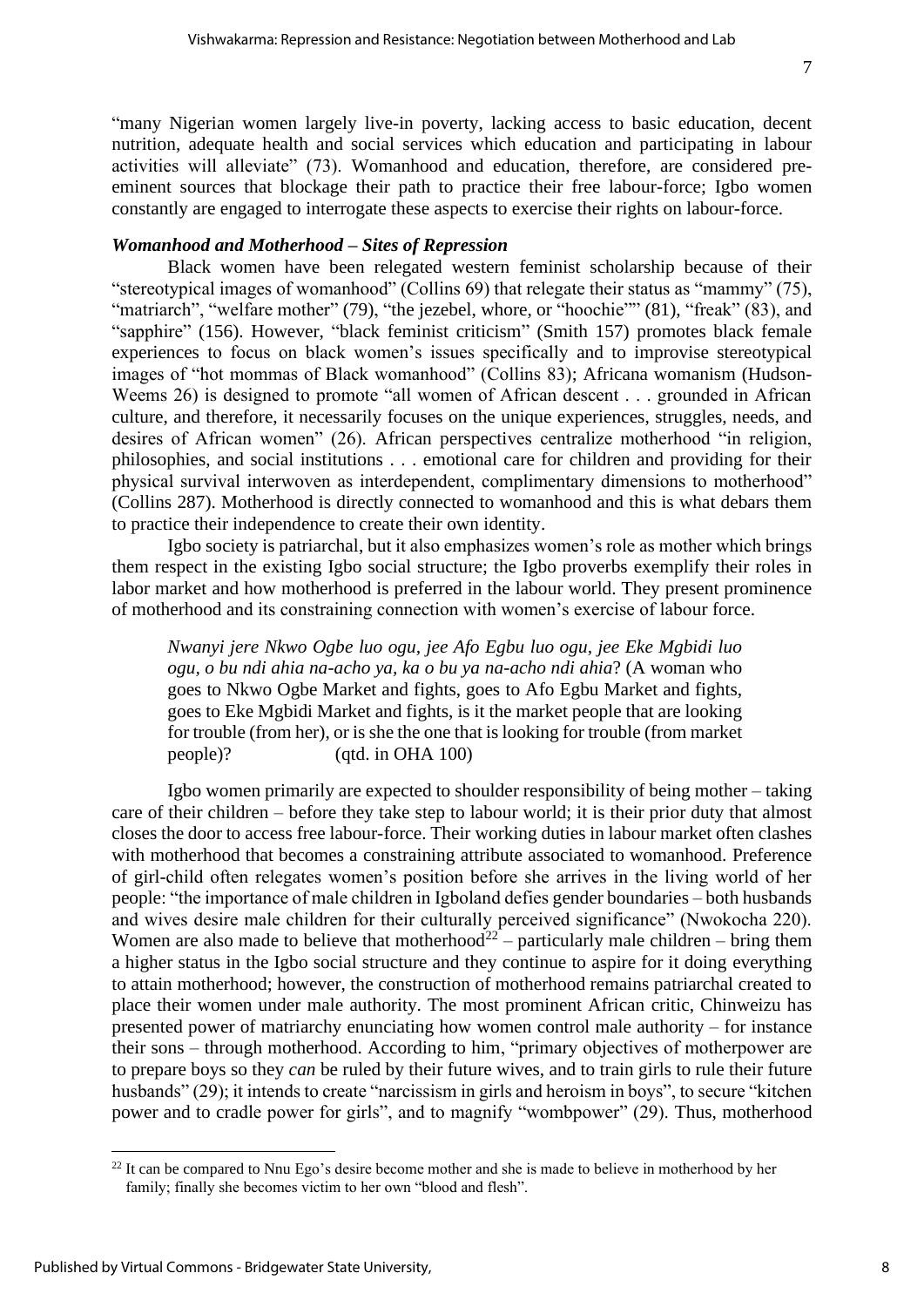allows women practice matriarchy in the male-dominated family having her says and demands. However, it chains women to family and care for their children; it consequently results in her imprisonment to her own body to reproduce to earn higher respect and blocks her ways to outer world – market and trade. Motherhood, therefore, is considered primary source of "gender gap in the labour market as the greatest burden of childcare still falls on mothers" (Blau and Kahn in Berniell et al. 2).

Igbo women are respected if they give priority to motherhood over their rights of free labour-force in marketing; their economic preference subordinates their position as woman in patriarchal society. Due to their preference to motherhood and marriage, women are subordinated to patriarchy and consequently they lose their grip over market and local trade through which they could establish their independent identity away from any male authority – father, brother, husband, or son. Nevertheless, motherhood becomes an essential source of women's subordination on their own hands: "women remain discriminated against in the labour force and unequal in the family, physical violence against women is not decreasing" (Chodorow 6). Therefore, repression of Igbo women is largely drawn from their own hands because despite knowing their own slavery to their own "blood and flesh" they give in to patriarchy; nevertheless, motherhood remains intertwined with their desire to independence and constraints them to "male-dominated society" (6). Igbo women, however, often take steps against their repression; matriarchy is found in contest with them because they often negotiate with it to obtain independency. Nigerian novelist Buchi Emecheta's selected narratives, highlighted in the next section, are replete with such women who continue to negotiate their recent constructed identity under patriarchal Igbo society.

#### *Ma Blackie's Resistance in the Patrilineal Igbo Society*

Buchi Emecheta is a prominent Igbo woman writer who focuses on women's issues; her narratives castigate prevalent socio-cultural customs and practices – bride-price, polygamy, slavery, and early marriage – to draw her readers' attention to dominating foregrounding of these practices that basically sustain male-authority protecting patriarchy in the Igbo family. Each of these novels focuses on "the life of an Igbo woman, documenting problems unique to women at this time of cultural intercourse and confrontation and exploring the complexities of female lives in a culture guarded by champions without sufficient powers to save it and challenged by powers bent on its destruction" (Barthelemy 559). The narratives present sociocultural upheavals of pre-colonial Nigeria that leave its people entangled in between traditional Igbo customary practices and colonial civilization.

Set in the early twentieth century, *The Bride Price* delineates cultural clashes that take place between two worlds – European and African. Emecheta primarily targets traditional custom of "bride price" that objectifies women's body through financial transaction; however, the novel also presents women's subordination under traditional patriarchy of Igbo family. Aku-nna, Ma Blackie's daughter, is the chief protagonist who challenges traditional marriage decided by her people; she falls in love with Chike, an *osu*<sup>23</sup> slave, and steps forward to marry him in Lagos. Against the backdrop of Aku-nna's story, Ma Blackie's story also advances to present miserable condition of women under the name of retention of traditional customs of Ibuza. After her husband, Ezekiel's demise she is forced to move to Ibuza where she encounters traditional Igbo family, and her life turns topsy-turvy. She is socially inherited by her husband's brother Okonkwo and is forced to shoulder various responsibilities of his family. However, her priorities remain her daughter and she does not comprise her duty with that of the one in Okonkwo's family. The conflict between cultural exchange of Lagos and Ibuza elucidates human dilemma of accepting either of cultural values – European or African. Lagos presents a

<sup>23</sup> *Osus* are "cult-slaves".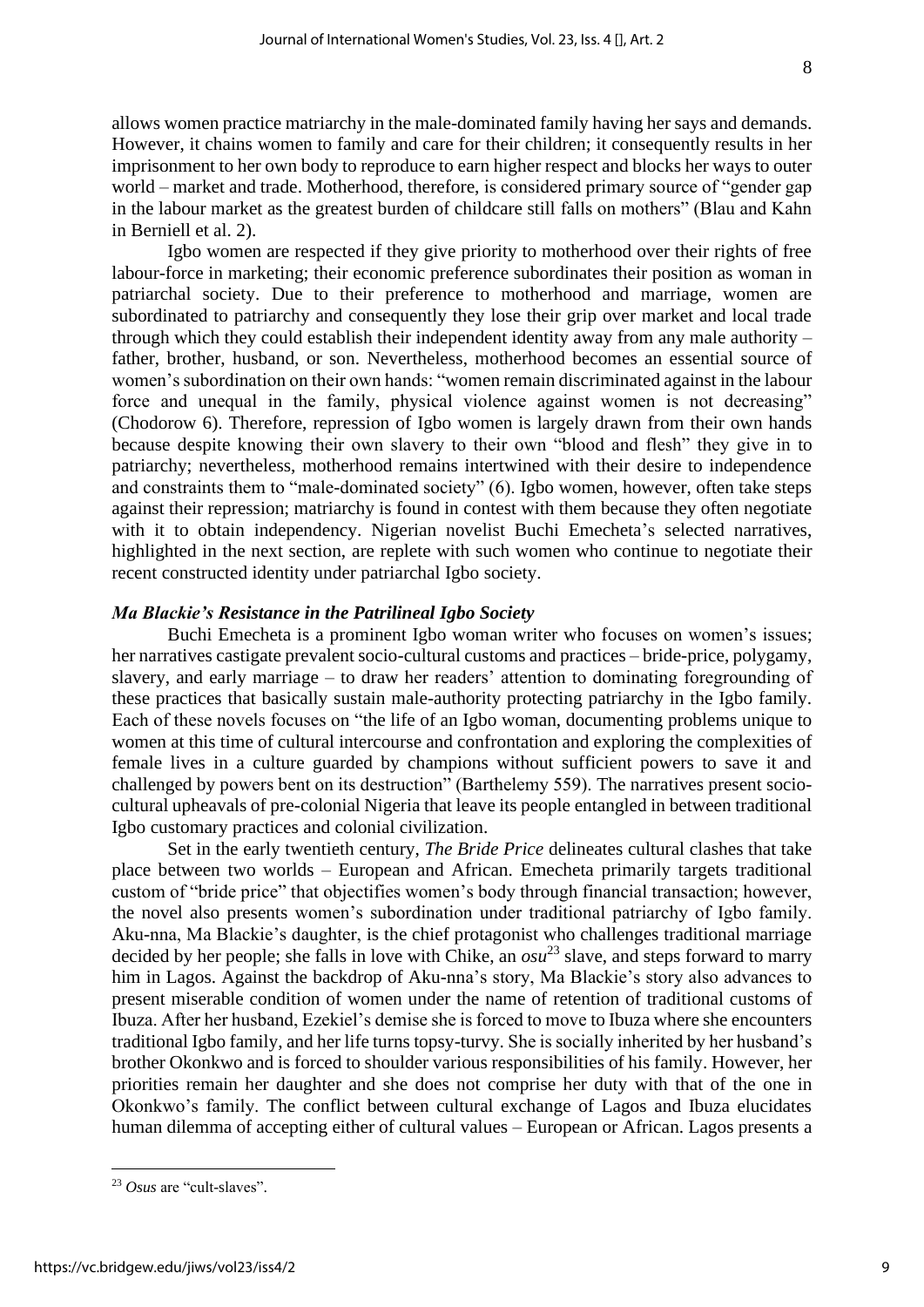strong European influence while Ibuza presents stereotype of Igbo family where women are bound to work in farm for their family; Aku-nna is determined to challenge it.

She would have liked to marry someone living in Lagos, so that she would not have to work on a farm and carry cassava. She had heard stories of how strenuous farm life could be for a woman. She had heard that farmer husband did not give housekeeping money, as her father had given her mother. (*Bride* 53)

Traditional Igbo society expects its women expert in farming because that would not only establish her position strongly in Igbo family, but it is also a need to do so because husband's economy is not always sufficient to run the Igbo family which is often polygamic with children and their responsibilities. Therefore, "the whole of the trade in the Ibo country is in the hands of the women, and they are extremely capable. The more expert a woman proves herself to be, the more she is appreciated by her husband"<sup>24</sup> (Basden 90). Aku-nna is against traditional Igbo family because her interest is not to shoulder responsibility given by her parents and people but to have an identity of her own. However, her mother adheres to be a good Igbo woman who supports her husband in earning through her little trades that she is capable of. The subordinating position of Blackie is the result of her acceptance to her domination under the practice of Igbo polygamy; the sort of relation between her and her people is that of "a prior or permanent consent, but it is not by nature the manifestation of a consensus<sup>"25</sup> (Foucault 788). Her consent to domination is not permanent because living with that family – that consents male-authority of Okonkwo – she exercises her power to economic independence through local trade; her repression, therefore, is partial because she sustains her rights over her children. For her, economic independence is the only way to educate her daughter in a sincere way; Ezekeil's saved money helps her establish a new trade: "The little capital Ma had managed to save from her husband's gratuity she invested in palm kernels and, for she did not wish to have to carry baskets of akpu market on her head" (*Bride* 73).

Igbo women's struggle to exercise their labour force in rural area is exemplified in Blackie's struggle to carry on her trade for the care of her children in the rural Ibuza town. Going against traditional custom of the Igbo family, she attempts to educate her daughter; money drawn from her newly established local trade helps her to support her daughter's education. Her ways of carrying trade is different from traditional Igbo society that expects women to carry kernels to market for its sale on high scale.

Her type of trading was different and less strenuous: she would go to the town of Ogwashi to buy the kernel, have them bagged and sent it to Ibuza . . . . On Nkwo market days the bags were transported to Asaba, and Ma would follow on foot; she sold the kernels to eastern Ibo traders, who would have them reprocessed and exported to England to be used in manufacture of famous brand-name soaps. (*Bride* 73-4)

Ma Blackie endeavours to carry a new mode of trade through which she was selling raw materials to Europeans indirectly through the channels of eastern Ibo traders who were directly linked to the Europeans. She wishes to waste less energy in farming and earn more so that she could provide her children – Nna-nndo and Aku-nna.

Emecheta speculates over cultural conflict due to colonization and she does not miss any opportunity to highlight its effects in the ways of local trading that Igbo people – especially

<sup>24</sup> *Among the Ibos of Nigeria*, 1921.

<sup>&</sup>lt;sup>25</sup> "The Subject and Power", 1982.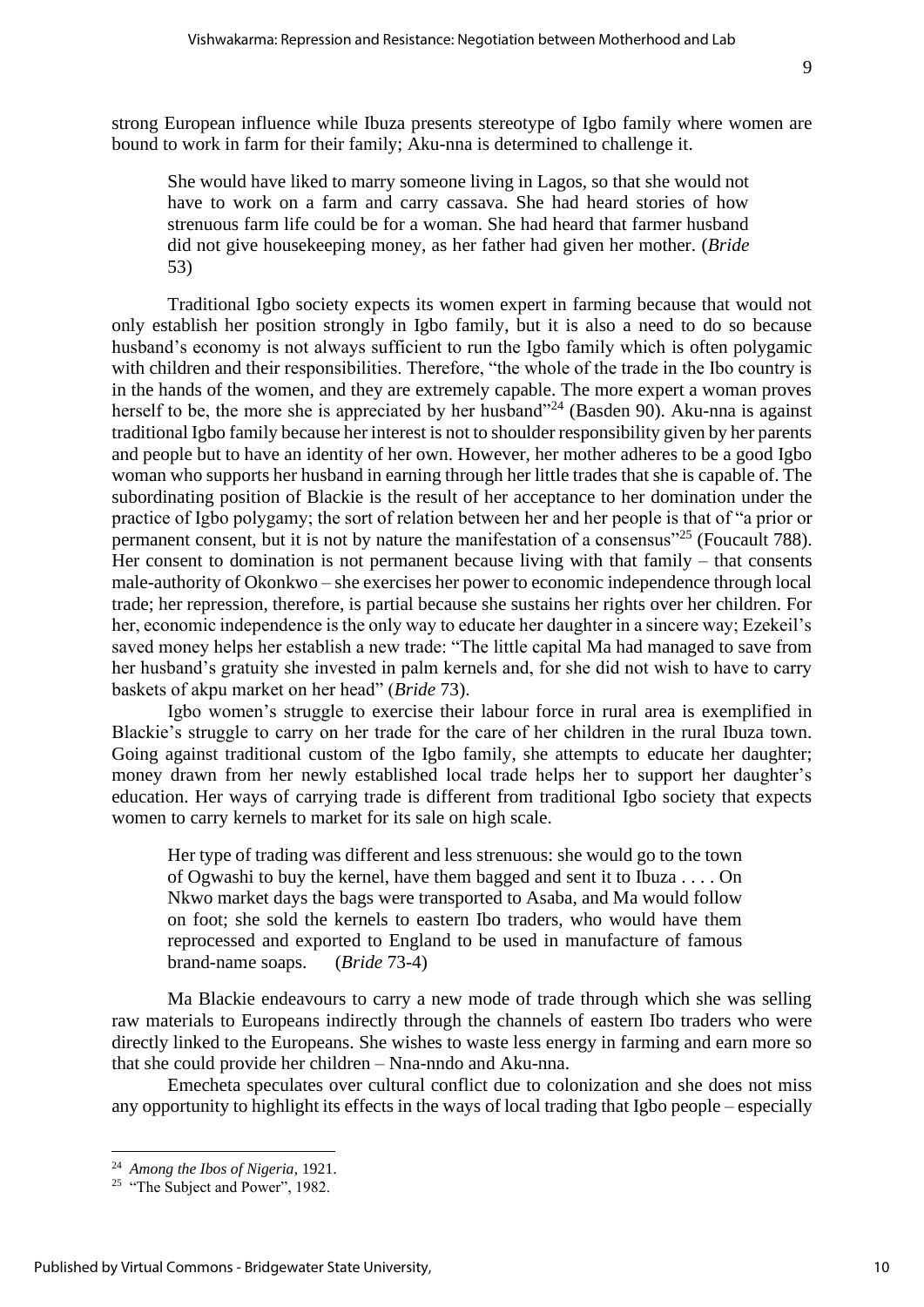women – could take advantages to earn more in an easier way. Throwing light over typical Igbo trading system, she delineates through her narrator's description.

They would buy cloth, stock-fish and cartons of imported foodstuffs in Lagos, and most of the traders would take these buys to Asaba and across the river Niger to the big market in Onitsha where they could sell their wares. The more ambitious of traders would travel further inland to places like Aba and thereby make more profits. (*Bride* 59)

The graphic presentation of the Igbo traders shows the capabilities of Igbo people over local trade and their efficiency to run it for more benefits. The Ibo traders are considered ambitious and money-minded: "The money they received from selling there was used to buy yams, bags of *garri* and other produce from the local farmers was then taken back for sale in Lagos. The Ibo traders along this route were well known for their fast developing little empires" (59). Local trade strengthens possibilities of Igbo women's liberty; they take enough advantages through it because as a woman.

. . . she was able to overcome the limitation of her position through the strength she derived from her intelligence, resourcefulness and power of organization . . . . the socio-cultural and economic structures of traditional Igbo society gave her room to manoeuvre and strengthen her position as well as improve her situation. (Ezeigbo 154)

Blackie utilizes available resources to implement modern method which requires less physical effort with profound advantages in her economy. Supporting her daughter's education, she discards the compulsion that requires their women workers in farming; she desires her daughter to excel in studies and practice her skills in teaching by shifting her profession from a typical trader to jobholder in different academic and official services. She also exercises her rights over her children, and she does not allow them to be entirely inherited by their uncle as she was forced to. Therefore, trade becomes an instrument to create her identity as "the elite, for her children attended school, and this was a bone of contention Okonkwo and his other wives and children" (*Bride* 74).

#### *Nnu Ego's Resistance to 'Discard' Traditional Custom*

Emecheta's classic narrative fiction, *The Joys of Motherhood* (1979) presents a critique of motherhood that baffles Igbo women to exercise their power to construct their new identity against the imposed one in the patriarchal Igbo family. Her narratives are replete with women's issues – specifically predicament of Igbo women around Nigeria – deeply imbued with female psyche; they contour women's effort and resistance to traditional and customary practices. Motherhood is presented as male-construction that chains women's true self – her womanhood. Her major narratives, therefore, present dual issue.

(i) biological control of woman whereby sexuality and the ability to bear children are the sole criteria which define womanhood; and (ii) the economic control of women within the colonially imposed Capitalist system whereby women are placed at a disadvantage graver than they had faced in pre-colonial economic structure. (Katrak 159)

Indeed, the novel presents women's subordination to motherhood because her womanhood is believed to be dependent on her ability to conceive and become mother; but it also focuses women's struggle to maintain her independent identity with the help of her economic rights that she was able to practice in pre-colonial time more freely than during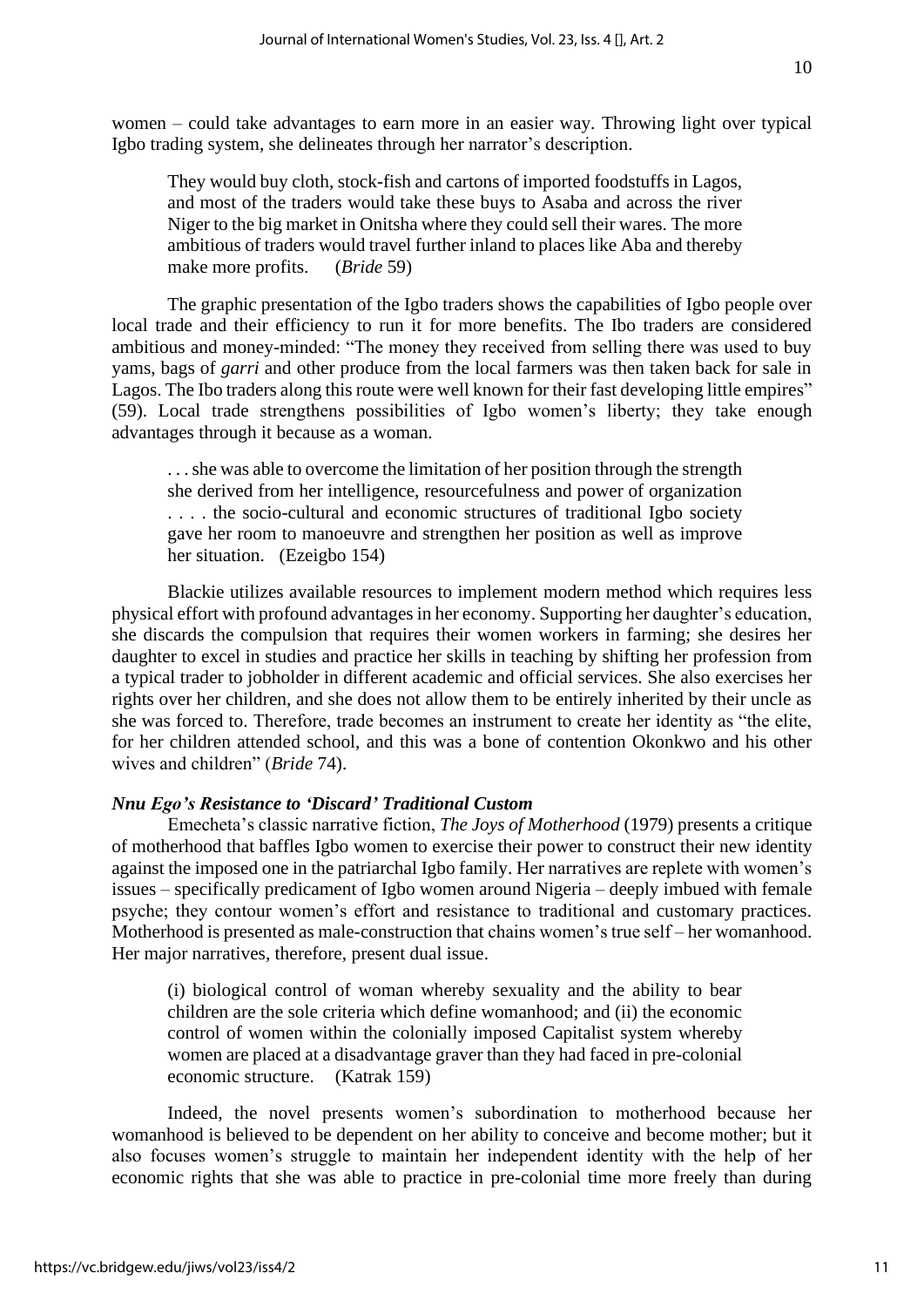colonialism. Emphasizing gender-gaps during colonialism, Chuku opines, "The colonial administrators and other Europeans in the Igbo region imposed their Western conceptions of state, family, and gender roles on the Igbo – notions that were prejudiced against women<sup> $26$ </sup> (88). Male-authority was privileged that created male institutions subordinating and ignoring female contribution and annihilating their rights. The novel presents the protagonist's entrapment under western motherhood over black womanhood; it also castigates woman's undermined role that disallows her to exercise her economic rights through trade. NnuEgo, the protagonist, comes to reside in Lagos after getting married to her second husband, Nnaife; in Lagos, her traditional values – grounded in the traditional Ibuza – come in conflict with recent socio-cultural upheavals of Lagos under European influences. She becomes victim to her own desire to become mother because becoming mother is directly linked to her womanhood that brings greater respect; however, she soon realizes her entrapment to be patriarchal, she broods over,

I am a prisoner of my own flesh and blood. Is it such an enviable position? The men make it look as if we must aspire for children or die. That's why when I lost my first son I wanted to die, because I failed to live up to the standard expected of me by the male in my life, my father and my husband – and now I have to include my sons. (*Joys* 187)

She not only realizes her undermining position through motherhood but also accepts it; her opinion about motherhood is constructed through her daily experiences in her family and male members – her father – direct her path to motherhood as 'true womanhood' for her daughter. Therefore, "cultural dictates shape behaviours; the social environment in which an individual grew up affects her reproductive attitudes, perceptions, and motivations" (Isiugo-Abanihe 238). Nnu Ego's motherhood is also constructed under the guidance of her father; it is he and his male friends who inculcate the desire of getting married and having a family – children – of her own in her mind. Motherhood becomes a "sexist ideology" under patriarchy that intends to create women's bondage to her own "becoming" – to her womanhood – from which it becomes hard to escape because she believes in the "joys" of becoming mother; in this way a woman's body becomes "subject to 'social conditioning', and later move to 'normalization'"<sup>27</sup> (Bordo 193). Her normalized body, however, resists her subordination utilizing Igbo traditional economic rights that justify and sustain women's role in the market and local trade; her resistance ignites "the creative agency of individuals, and the instabilities of systems" (194) which help to practice her power to educate her daughter for better prospects.

Nnu Ego's struggle to uphold her local trade in the urban Lagos under European influence represents Igbo women's struggle to practice her labour rights. She takes on a bold step in the surroundings of Lagos that was changing under the European influences promoting gender-gaps and curtailing women's majority of rights – economic rights especially in this novel – to sustain patriarchal society and to maintain male-institutions. However, Nnu Ego is able to establish her little trade in Lagos where her traditional ways of economic independence comes in conflict with European influences: "She learned early in their married life to economise, since Nnaife earned little" (*Joys* 48). She tries to manage little trade after the birth of her first child, Ngochi.

When Nnu Ego felt stronger, she went back to her petty trading. . . . she would wash her baby, put him on her back and rush to catch the early workers on their way to work. They bought many matches and cigarettes from her. Then

 $26$  2009.

<sup>&</sup>lt;sup>27</sup> "Feminism, Foucault, and the politics of the body".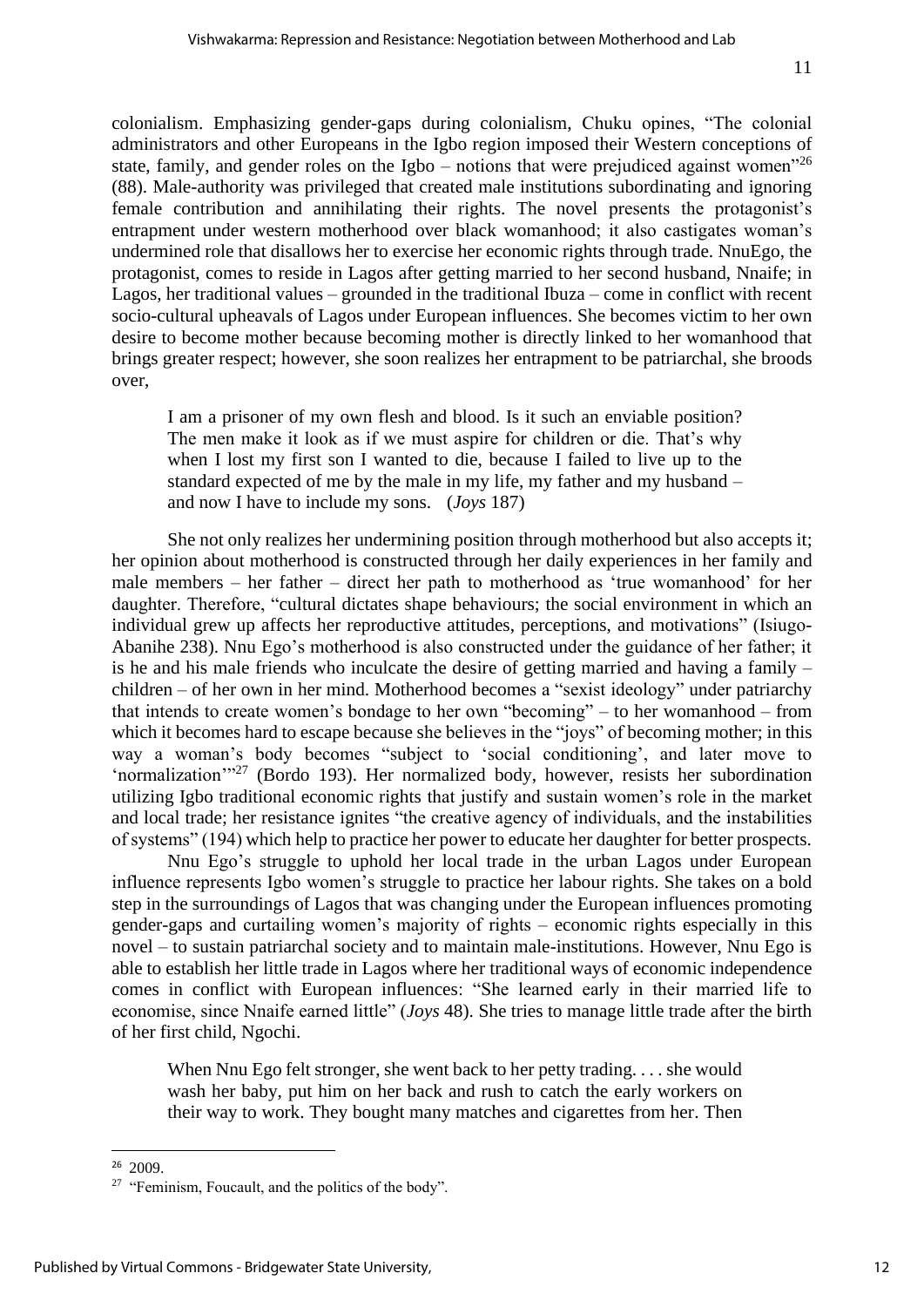she would come home to feed her child and lay him down to sleep while she hurried through her housework. (*Joys* 54)

Her decision to continue trade along with her motherhood represents her resistance to discard traditional mode of leading life in the Igbo family where woman often carries her child at her back to work in the farm and local market. The Igbo society, thus, carries motherhood and female labour force together. Her resistance to disown her traditional ways of life exemplifies her understanding of the Igbo rights that do have some privileges for women to practice her power to create an independent identity.

Urban women often become more traditional than rural women because they realize the strength of practicing local trade; they realize the privileges of traditional values – right to work and earn through female labour force. Therefore, "many urban women are more traditional than some rural dwellers" (Isiugo-Abanihe 238). She practices her Igbo rights of local trade as any woman could uphold in local market.

In Ibuza, women make contribution, but in urban Lagos, men had to be the sole providers; this new setting robbed women of her useful role. Nnu-Ego told herself that the life she had indulged in with the baby Ngozi had been very risky: she had been trying to be traditional in a modern urban setting. (*Joys* 81)

After losing her first child, she is baffled to believe whether she should work or not after becoming mother because due to her work she could not give her child enough time for his upbringing. She is made to believe by her husband that "woman, you have to look after your child [t]hat at least is a woman's job" (86). She begins to believe that both cannot go at once: "money and children don't go together: if you spend all your time making money and getting rich, the gods wouldn't give you any children; if you wanted children, you had to forget money, and be content to be poor" (80). What she was doing is practicing her economic rights through local trade that each Igbo woman would exercise after the birth of her children; the Igbo women begin earning through their female labour force because men's money is not often enough.

In Ibuza, after the child was weaned, one could leave him with an elderly member of the family and go in search of trade. But in Lagos, there were no elderly grandparents. Then she scold herself: "Nnu Ego, . . . Be satisfied with his earnings. Let him do his duty. (*Joys* 81)

She gets imprisoned in Lagos under European influences that implemented western patriarchy, leaving no room out of their home, because women are to be limited to their husband's home without stepping to the public and doing so would be an insult to him. The Igbo society gives them economic freedom so that they could not only support their family – husband and children – but also could create their own identity; they could utilize prevalent resources to create efficient associations and organizations. The Omu women are fine example of such women's association who monopolize local Igbo market; however, Lagos does not provide such privileges under the influence of European norms and regulations. Therefore, Igbo women have to encounter hindrances that stand in the garb of motherhood and womanhood; Nnu Ego is victimized under this condition and her inability to carry on Igbo values in Lagos subordinates her position to her man, Nnaife. Nevertheless, she does not discard practicing her traditional role and continues to work in local market to support her family when Nnaife joins European army to get handsome amount.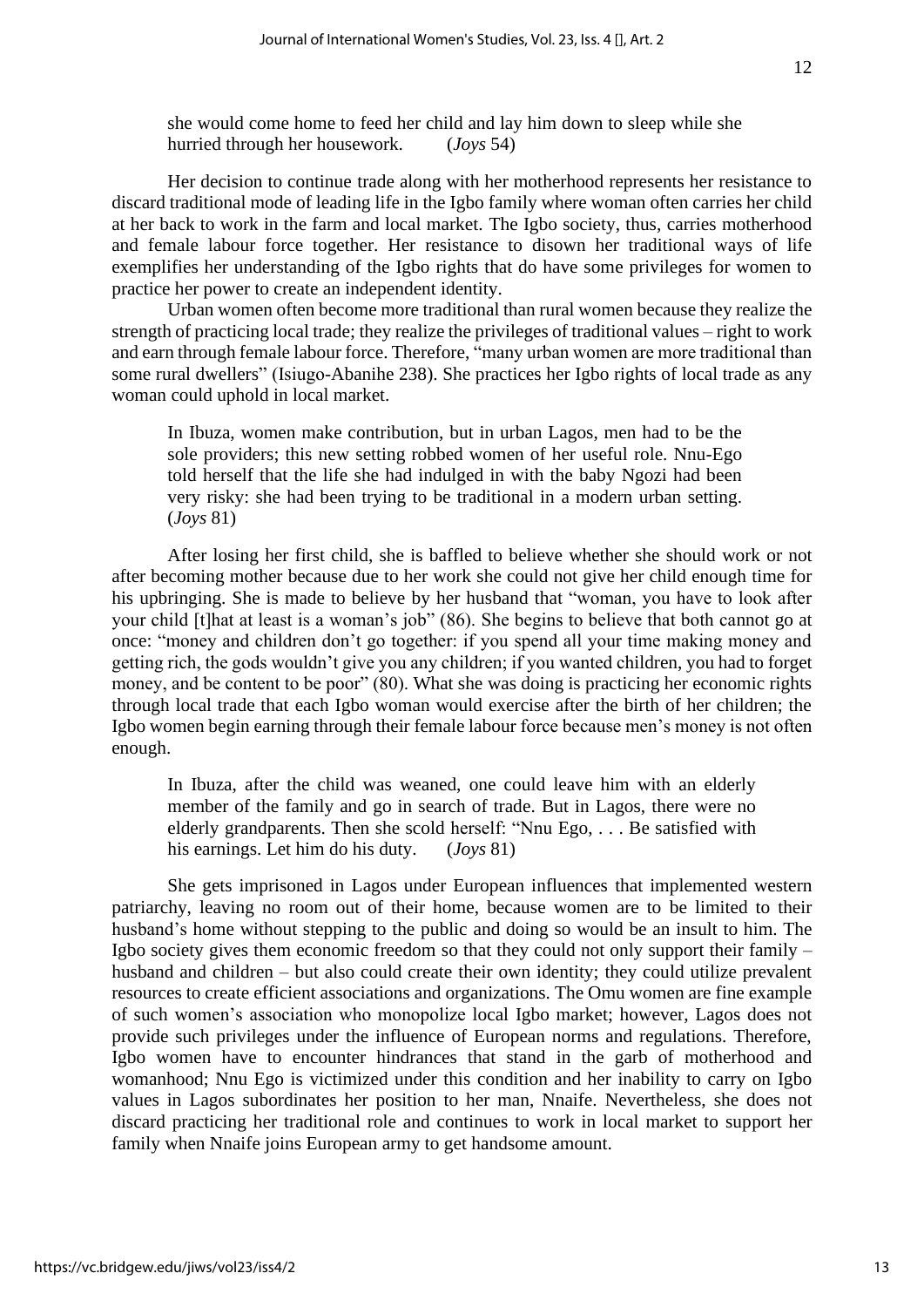### **Conclusion**

The article has argued that women's subordination in labour force is greatly affected by motherhood, care for children, and prevalent customs and practices constructed under the supposed male authority. Igbo women are, indeed, very strong personalities in terms of a few rights that the traditional Igbo society provides them; however, colonization robs them of their natural rights over local trade and European influences become one of the prominent reasons for their subordination. Female labour force in Nigeria is on its high peak in the rural areas – like Ibuza – which would help women to exercise their rights through sale in such markets as Onitsha and Aba while Lagos does not allow them to practice their economic rights given in traditional Igbo society to earn through little petty marketing and trading.

## **References**

- Barthelemy, Anthony (1989). "Western Time, African Lives: Time in The Novels of Buchi Emecheta." *Callaloo*, 40, 559-574. [<https://doi.org/10.2307/2931303>](https://doi.org/10.2307/2931303)
- Basden, G.T. (1921). *Among the Ibos of Nigeria*. Sheeley, Service, and Co. Limited.
- Berniell, I, *et al*. (2018). "Motherhood and the Missing Women in the Labor Market." *Working Papers*, *CAF Development of Bank America*, 13, 1-27.
- Beresselaar, Dmitri van den. "Who are the Igbo? Searching for Origins." 37-70. Accessed Jun. 2019.
- Bordo, Susan (1993). ["Feminism, Foucault and the politics of the body.](https://philpapers.org/rec/BORFFA)" *Up Against Foucault: Explorations of Some Tensions Between Foucault and Feminism* (ed.) Caroline Ramazanoglu, Routledge, 179-202.
- Chinweizu, Ibekwe (1990). *Anatomy of Female Power: A Masculinist Dissection of Matriarchy*, Pero Press.
- Chodorow, Nancy (1978). "Introduction." *The Reproduction of Mothering*: *Psychology and the Sociology of Gender*, University of Carolina Press, 3-10.
- Chuku, Gloria (2009). "Igbo Women and Political Participation in Nigeria, 1800s-2005." *International Journal of African Historical Studies*, 42(1), 81-103. <https://www.jstor.org/stable/40282431>
- ---. (1999). "From Petty Traders To International Merchants: A Historical Account Of Three Igbo Women Of Nigeria In Trade And Commerce, 1886 To 1970." *African Economic History*, 27, 1-22. <http://www.jstor.org/stable/3601655>
- ---. (2016). "Gender Relations in Nineteenth and Early Twentieth-Century Igbo Society." *Igbo in the Atlantic World*: *African Origins and Diasporic Destinations* (eds.) Toyin Falola and Raphael Njoku. Indiana University Press, 46-68.
- ---. (1995). "Women in the Economy of the Igboland, 1900-1970: A Survey". *African Economic History*, 23, 37-50. [<https://doi.org/10.2307/3601725>](https://doi.org/10.2307/3601725)
- Chukwu, Hannah (2016). "The Kingless People: The Speech Act as Shield and Sword." *Igbo in the Atlantic World*: *African Origins and Diasporic Destinations* (eds.) Toyin Falola and Raphael Chijioke Njoku. Indiana University Press, 17-27.
- Collins, Patricia Hill (2000). *The Black Feminist Thought*. 2nd ed. Routledge.
- ---. (1996). "What's In Name? Womanism, Black Feminism and Beyond." *The Black Scholar*, special issue of The Challenge of Blackness, 26(1), 9-17. <https://doi.org/10.1080/00064246.1996.11430765>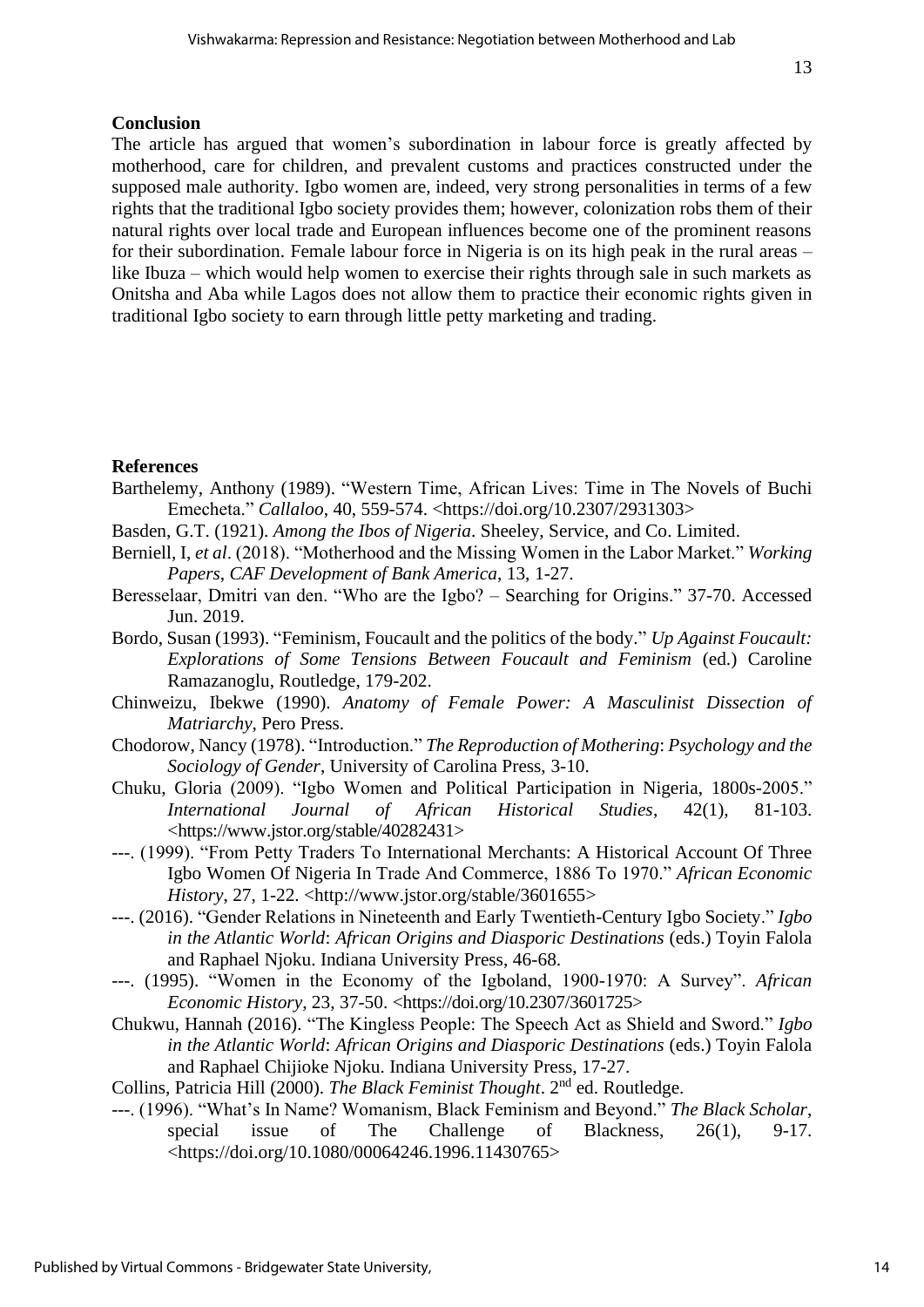- Cooper, Frederick (1996). *Decolonization and African Society*: *The Labour Quest in French and British Africa*. Cambridge University Press.
- Emecheta, Buchi (2013). *The Bride Price*. 1976. "Introduction" by Umeh, George Braziller.
- ---. (2013). *The Joys of Motherhood*. 1979. "Introduction" by Robolin, George Braziller.
- Enfield, Sue (2019). "Gender Roles and Inequalities in the Nigerian Labour Market." Helpdesk Report, *K4D Knowledge, evidence and learning for development*, 1-16.
- Eze, Okonkwo, Paul Umeje, and Uchenna Chinweuba (2014). "The Igbo: "A Stateless Society"." *Mediterranean Journal of Social Sciences*, 5(27), 1315-1321.
- Ezeigbo, Theodora Akachi (1990). "Traditional Women's Institutions In Igbo Society: Implications For The Igbo Female Writer." *African Languages and Cultures*, 3(2), 149- 165.[<http://dx.doi.org/10.1080/09544169008717717>](http://dx.doi.org/10.1080/09544169008717717)
- Falola, Toyin and Matthew Heaton (2008). *A History of Nigeria*, Cambridge University of Press.
- Forde, Daryll and Jones (1962). *The Ibo and Ibibio Speaking Peoples of South-Eastern Nigeria*, 1950, Stone and Cox Ltd.
- Foucault, Michel (1982). "The Subject and Power." *Critical Inquiry*, 8(4), 777-795. [<http://www.jstor.org/stable/1343197>](http://www.jstor.org/stable/1343197)
- Hudson-Weems, Cleonara (1993). *Africana Womanism: Reclaiming Ourselves*. Bedford Publishers.
- Iliffe, John. (1987). *The African Poor*: *A history*, Cambridge University Press.
- Isiugo-Abanihe, Uche (1994). "The Socio-Cultural Context Of High Fertility Among Igbo Women." *International Sociology*, 9(2), 237-258.
- Katrak, Ketu. (1987). "Womanhood/Motherhood: Variation on a Theme in Selected Novels of Buchi Emecheta." *Journal of Commonwealth Literature*, 159-170.
- Korieh, Chima (2001). "The Invisible Farmer? Women, Gender, and Colonial Agricultural Policy in the Igbo Region of Nigeria, c. 1913-1954." *African Economic History*, 29, 117-162. <http://www.jstor.org/stable/3601709>
- Menkel-Meadow, Carrie (1989). "Exploring a Research Agenda of the Feminization of the Legal Profession: Theories of Gender and Social Change." *Law and Social Inquiry*, 289-319. <https://doi.org/10.1111/j.1747-4469.1989.tb00063.x>
- Northrup, David (1972). "The Growth Of Trade Among The Igbo Before 1800." *Journal of African History*, xiii(2), 217-236. <doi:10.1017/S0021853700011439>
- Nwokocha, Ezebunwa. (2007). "Male-Child Syndrome And The Agony of Motherhood Among The Igbo of Nigeria." *International Journal of Sociology of the Family*, 33(1), 219-234.
- Nwoye, Chinwe (2011). "Igbo cultural and religious worldview: An insider's perspective." *International Journal of Sociology and Anthropology*, 3(9), 304-317. <DOI: 10.1177/2158244017709322>
- OHA, Obododimma (1998). "The Semantics of Female Devaluation in Igbo Proverbs." *African Study Monographs*, 19(2), 87-102. <http://dx.doi.org/10.14989/68170>
- Ohadike, Don (1996). "Igbo Culture and History." *Things Fall Apart* by Chinua Achebe, Heinemann Educational Publishers, 1958, Xix-xlix.
- Olowa and Adeoti (2014). "Effect of Education Status of Women on Their Market Labor Participation in Rural Nigeria." *American Journal of Economics*, 4(1), 72-81. <doi: 10.5923/j.economics.20140401.07>
- Olusi, Janet (1997). "Enhancing Female Participation in African Agricultural Transformation: The Nigerian Experience." *A Journal of Opinion*, African Women in the Age of Transformation: Women's Voices from the Continent, 25(2), 12-15. <http://www.jstor.org/stable/1166737>